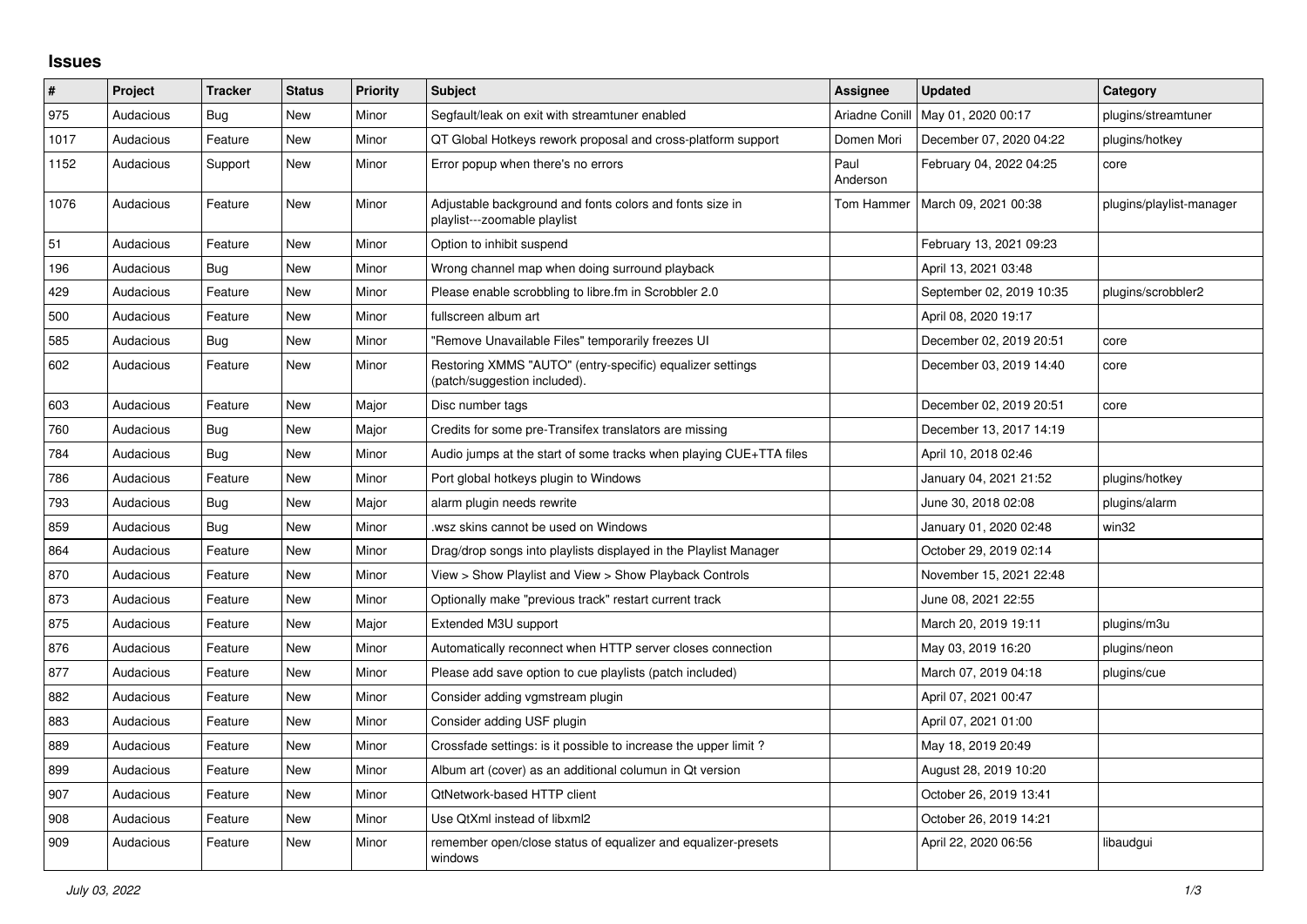| $\vert$ # | Project   | <b>Tracker</b> | <b>Status</b> | <b>Priority</b> | <b>Subject</b>                                                                                      | <b>Assignee</b> | <b>Updated</b>          | Category            |
|-----------|-----------|----------------|---------------|-----------------|-----------------------------------------------------------------------------------------------------|-----------------|-------------------------|---------------------|
| 913       | Audacious | Feature        | New           | Minor           | Play / create new playlist from selection                                                           |                 | December 02, 2019 20:13 | plugins/qtui        |
| 918       | Audacious | Feature        | <b>New</b>    | Minor           | Replace libguess with libuchardet                                                                   |                 | November 19, 2019 05:50 |                     |
| 924       | Audacious | Feature        | New           | Minor           | Option to replace playlist contents by drag and drop                                                |                 | December 02, 2019 20:15 |                     |
| 943       | Audacious | Feature        | New           | Minor           | Being able to add several folders to the library, and arrange that<br>Audacious recognizes symlinks |                 | March 23, 2020 15:41    | plugins/search tool |
| 945       | Audacious | Feature        | New           | Minor           | Balance control in newer interface                                                                  |                 | March 23, 2020 13:28    | plugins/qtui        |
| 955       | Audacious | Feature        | New           | Minor           | Enqueue option                                                                                      |                 | April 09, 2020 03:54    |                     |
| 956       | Audacious | Feature        | New           | Minor           | Stream to chromecast                                                                                |                 | January 11, 2021 01:19  |                     |
| 968       | Audacious | Feature        | New           | Minor           | Loop PSF files at normal loop points during repeat mode                                             |                 | April 16, 2020 03:25    | plugins/psf         |
| 969       | Audacious | Feature        | <b>New</b>    | Minor           | streamtuner plugin: Please add column-sortability, or at least sort<br>alphabetically by 1st column |                 | June 16, 2020 09:54     | plugins/streamtuner |
| 973       | Audacious | <b>Bug</b>     | <b>New</b>    | Minor           | "snd_pcm_recover failed" alsa error and "String leaked" warnings                                    |                 | August 28, 2021 08:52   |                     |
| 987       | Audacious | Feature        | <b>New</b>    | Minor           | Closing of Search Library tool by same method as opening it                                         |                 | May 13, 2020 00:15      |                     |
| 993       | Audacious | Bug            | New           | Minor           | Lyrics for streamed content are written to cache but not read.                                      |                 | June 07, 2020 13:10     | plugins/lyricwiki   |
| 995       | Audacious | Feature        | <b>New</b>    | Minor           | Add star rating to songs                                                                            |                 | June 16, 2020 09:56     |                     |
| 996       | Audacious | Feature        | New           | Minor           | Refine playlists when searching (search all playlists)                                              |                 | June 16, 2020 09:58     |                     |
| 998       | Audacious | Feature        | New           | Trivial         | aacgain in aac / r128 in opus                                                                       |                 | June 01, 2021 10:44     |                     |
| 1011      | Audacious | Feature        | <b>New</b>    | Minor           | Visible separator of folders in the playlist                                                        |                 | July 18, 2020 16:10     |                     |
| 1013      | Audacious | Feature        | New           | Minor           | Request re Album Art using music file metatag                                                       |                 | August 03, 2020 22:48   |                     |
| 1014      | Audacious | <b>Bug</b>     | <b>New</b>    | Minor           | Some .VGM/.VGZ files fail to play                                                                   |                 | August 17, 2020 15:29   | plugins/console     |
| 1046      | Audacious | Feature        | <b>New</b>    | Minor           | Add all id3v2 frames in the settings of Playlist available columns                                  |                 | December 28, 2020 21:14 | plugins/gtkui       |
| 1047      | Audacious | Feature        | New           | Minor           | Stop playing after any chosen track                                                                 |                 | December 29, 2020 01:23 |                     |
| 1048      | Audacious | Feature        | <b>New</b>    | Minor           | PipeWire support                                                                                    |                 | May 04, 2022 19:36      |                     |
| 1057      | Audacious | Feature        | New           | Minor           | Matroska (mka) chapter support                                                                      |                 | August 27, 2021 22:54   |                     |
| 1058      | Audacious | Feature        | New           | Minor           | Allow changing the language/locale in settings                                                      |                 | January 30, 2021 18:11  |                     |
| 1066      | Audacious | Feature        | <b>New</b>    | Minor           | Allow Equalizer window to be resized.                                                               |                 | February 11, 2021 10:05 |                     |
| 1067      | Audacious | Feature        | New           | Minor           | Equalizer adjustments are coarse.                                                                   |                 | February 11, 2021 10:09 |                     |
| 1071      | Audacious | Feature        | <b>New</b>    | Minor           | Linkage could be improved for packagers.                                                            |                 | March 31, 2021 00:32    |                     |
| 1072      | Audacious | Feature        | New           | Minor           | QT AOSD plugin                                                                                      |                 | February 17, 2021 21:18 | plugins/aosd        |
| 1082      | Audacious | Feature        | New           | Minor           | File writer option to pad track numbers with leading zeros                                          |                 | March 31, 2021 00:15    | plugins/filewriter  |
| 1088      | Audacious | Feature        | New           | Minor           | plugin: status icon: ADD option to select tray mouse Middle Click action                            |                 | April 11, 2021 12:05    | plugins/statusicon  |
| 1091      | Audacious | Feature        | New           | Minor           | Built-in lyrics support                                                                             |                 | April 28, 2021 18:24    |                     |
| 1092      | Audacious | Feature        | <b>New</b>    | Minor           | Reread metadata on play option                                                                      |                 | April 30, 2021 03:35    |                     |
| 1093      | Audacious | Feature        | New           | Minor           | Make the Song Dialog (Qt) window wider by default                                                   |                 | May 17, 2021 15:36      |                     |